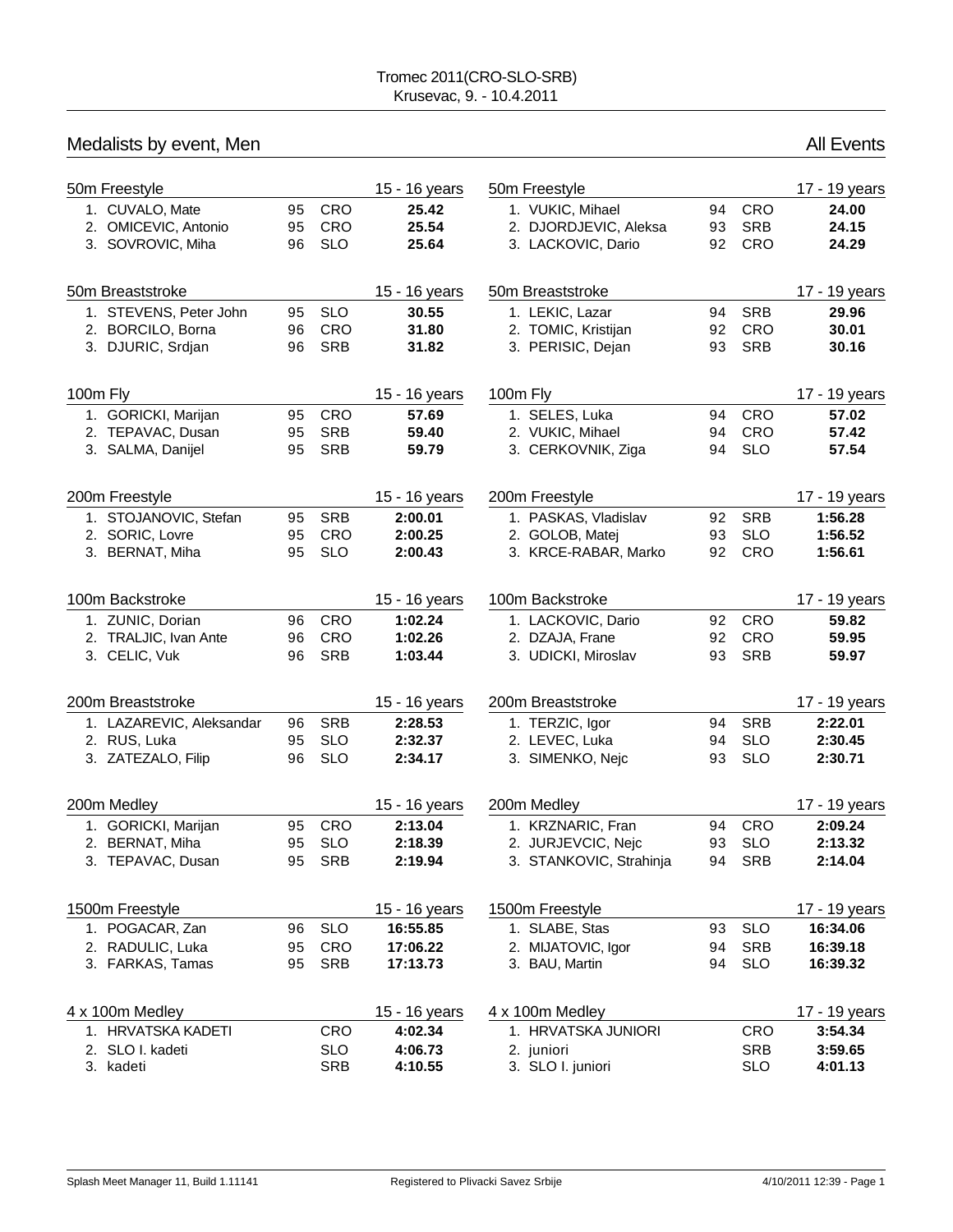## Tromec 2011(CRO-SLO-SRB) Krusevac, 9. - 10.4.2011

| 50m Fly  |                        |    |            | 15 - 16 years | 50m Fly              |    |            | 17 - 19 years |
|----------|------------------------|----|------------|---------------|----------------------|----|------------|---------------|
|          | 1. SALMA, Danijel      | 95 | <b>SRB</b> | 27.41         | 1. VUKIC, Mihael     | 94 | <b>CRO</b> | 24.99         |
|          | 2. MAHIC, Josip        | 95 | <b>CRO</b> | 27.47         | 2. CERKOVNIK, Ziga   | 94 | <b>SLO</b> | 26.11         |
|          | 3. TEPAVAC, Dusan      | 95 | <b>SRB</b> | 27.52         | 3. VUKOBRAT, Dusan   | 94 | <b>SRB</b> | 26.65         |
|          | 50m Backstroke         |    |            | 15 - 16 years | 50m Backstroke       |    |            | 17 - 19 years |
|          | 1. ZUNIC, Dorian       | 96 | <b>CRO</b> | 28.70         | 1. DZAJA, Frane      | 92 | <b>CRO</b> | 27.82         |
|          | 2. STEVENS, Peter John | 95 | <b>SLO</b> | 29.50         | 2. KRCE-RABAR, Marko | 92 | <b>CRO</b> | 27.90         |
|          | 3. ZEC, Arijan         | 95 | <b>CRO</b> | 29.91         | 3. UDICKI, Miroslav  | 93 | <b>SRB</b> | 28.08         |
|          | 100m Freestyle         |    |            | 15 - 16 years | 100m Freestyle       |    |            | 17 - 19 years |
|          | 1. CUVALO, Mate        | 95 | <b>CRO</b> | 55.44         | 1. PASKAS, Vladislav | 92 | <b>SRB</b> | 53.50         |
|          | 2. GORZA, Aljaz        | 95 | <b>SLO</b> | 56.07         | 2. LACKOVIC, Dario   | 92 | <b>CRO</b> | 53.53         |
|          | 3. MAHIC, Josip        | 95 | CRO        | 56.62         | 3. TAVCAR, Anze      | 94 | <b>SLO</b> | 53.78         |
|          | 100m Breaststroke      |    |            | 15 - 16 years | 100m Breaststroke    |    |            | 17 - 19 years |
|          | 1. STEVENS, Peter John | 95 | <b>SLO</b> | 1:09.49       | 1. TOMIC, Kristijan  | 92 | <b>CRO</b> | 1:06.84       |
|          | 2. BORCILO, Borna      | 96 | CRO        | 1:09.56       | 2. PERISIC, Dejan    | 93 | <b>SRB</b> | 1:07.00       |
|          | 3. RIMAY, Ricardo      | 95 | <b>CRO</b> | 1:09.68       | 3. LEKIC, Lazar      | 94 | <b>SRB</b> | 1:08.58       |
| 200m Fly |                        |    |            | 15 - 16 years | 200m Fly             |    |            | 17 - 19 years |
|          | 1. GORICKI, Marijan    | 95 | <b>CRO</b> | 2:09.22       | 1. SELES, Luka       | 94 | <b>CRO</b> | 2:07.12       |
|          | 2. STOJANOVIC, Stefan  | 95 | <b>SRB</b> | 2:12.63       | 2. JURJEVCIC, Nejc   | 93 | <b>SLO</b> | 2:09.79       |
|          | 3. POGACAR, Zan        | 96 | <b>SLO</b> | 2:17.54       | 3. KUKOLJA, Ivan     | 93 | CRO        | 2:16.42       |
|          | 200m Backstroke        |    |            | 15 - 16 years | 200m Backstroke      |    |            | 17 - 19 years |
|          | 1. CELIC, Vuk          | 96 | <b>SRB</b> | 2:16.15       | 1. KRCE-RABAR, Marko | 92 | <b>CRO</b> | 2:06.37       |
|          | 2. ZUNIC, Dorian       | 96 | <b>CRO</b> | 2:18.93       | 2. UDICKI, Miroslav  | 93 | <b>SRB</b> | 2:10.76       |
|          | 3. KERKEZ, Dragan      | 96 | <b>SRB</b> | 2:22.99       | 3. ZLATIC, Lazar     | 94 | <b>SRB</b> | 2:11.61       |
|          | 400m Freestyle         |    |            | 15 - 16 years | 400m Freestyle       |    |            | 17 - 19 years |
|          | 1. COPAC, Roko         | 96 | <b>CRO</b> | 4:19.73       | 1. BAU, Martin       | 94 | <b>SLO</b> | 4:08.14       |
|          | 2. FARKAS, Tamas       | 95 | <b>SRB</b> | 4:21.21       | 2. GOLOB, Matej      | 93 | <b>SLO</b> | 4:08.33       |
|          | 3. RADULIC, Luka       | 95 | CRO        | 4:25.13       | 3. PEJOVIC, Ivo      | 94 | <b>SRB</b> | 4:12.36       |
|          | 400m Medley            |    |            | 15 - 16 years | 400m Medley          |    |            | 17 - 19 years |
|          | 1. GORICKI, Marijan    | 95 | CRO        | 4:43.58       | 1. KRZNARIC, Fran    | 94 | <b>CRO</b> | 4:38.72       |
|          | 2. KLANCAR, David      | 95 | <b>SLO</b> | 4:57.83       | 2. JURJEVCIC, Nejc   | 93 | <b>SLO</b> | 4:40.19       |
|          | 3. POGACAR, Zan        | 96 | <b>SLO</b> | 4:58.49       | 3. TERZIC, Igor      | 94 | <b>SRB</b> | 4:50.24       |
|          | 4 x 100m Freestyle     |    |            | 15 - 16 years | 4 x 100m Freestyle   |    |            | 17 - 19 years |
|          | 1. HRVATSKA KADETI     |    | CRO        | 3:40.11       | 1. HRVATSKA JUNIORI  |    | <b>CRO</b> | 3:30.10       |
|          | 2. SLO I. kadeti       |    | <b>SLO</b> | 3:44.77       | 2. juniori           |    | <b>SRB</b> | 3:35.04       |
|          | 3. kadeti              |    | SRB        | 3:52.70       | 3. SLO I.juniori     |    | <b>SLO</b> | 3:37.89       |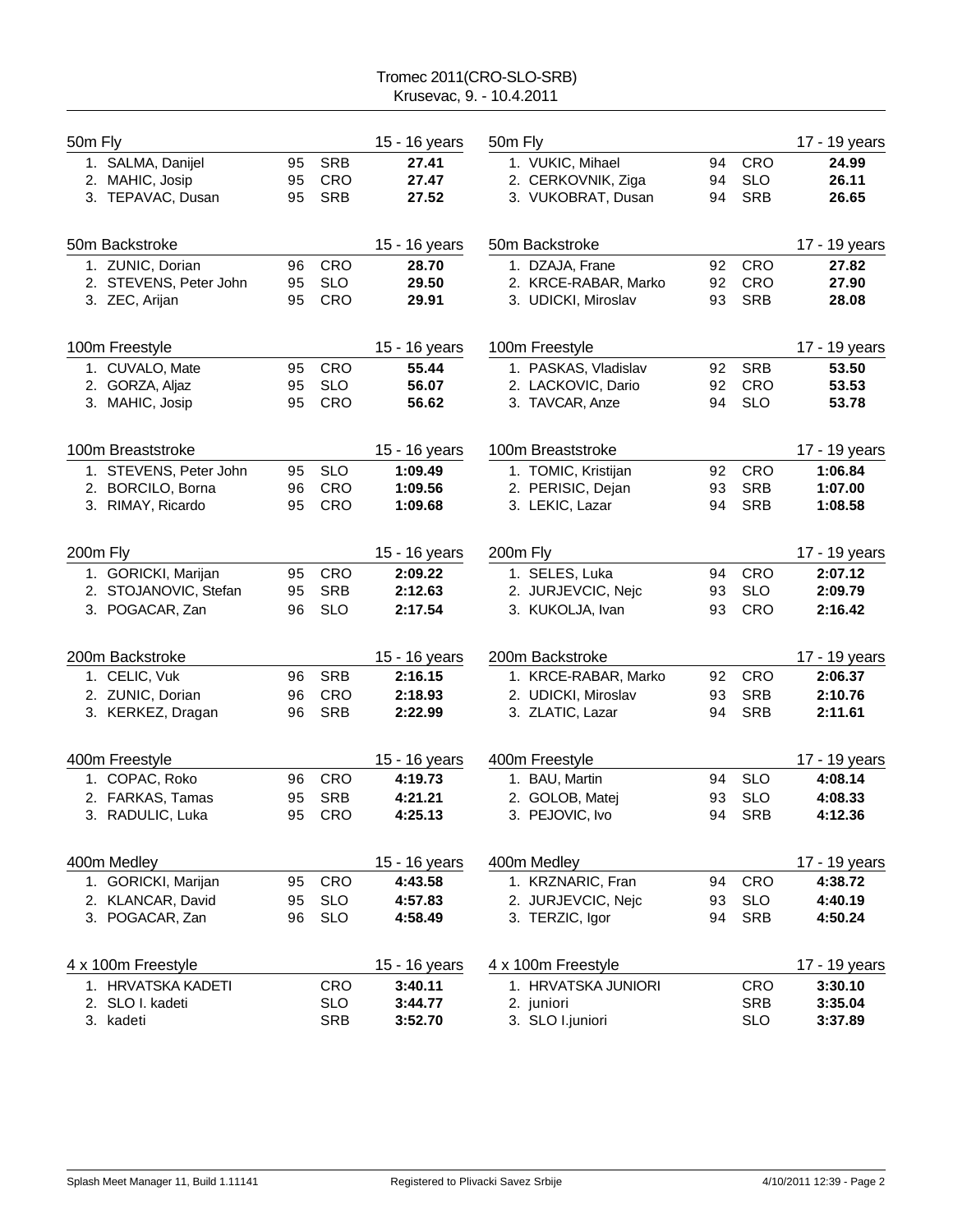|          | Medalists by event, Women               |          |                          |                |                                        |          |                          | <b>All Events</b> |
|----------|-----------------------------------------|----------|--------------------------|----------------|----------------------------------------|----------|--------------------------|-------------------|
|          | 50m Freestyle                           |          |                          | 13 - 14 years  | 50m Freestyle                          |          |                          | 15 - 17 years     |
|          | 1. GOVEJSEK, Nastja<br>2. PINTAR, Tjasa | 97<br>97 | <b>SLO</b><br><b>SLO</b> | 26.89<br>27.67 | 1. REPMAN, Rebeka<br>2. SVIGIR, Valery | 94<br>95 | <b>SRB</b><br><b>CRO</b> | 27.17<br>27.62    |
|          | 3. SOSTAREC, Milica                     | 97       | <b>SRB</b>               | 27.89          | 3. SAGMEISTER, Mojca                   | 96       | <b>SLO</b>               | 27.73             |
|          | 50m Breaststroke                        |          |                          | 13 - 14 years  | 50m Breaststroke                       |          |                          | 15 - 17 years     |
|          | 1. GOLOB, Nika                          | 97       | <b>SLO</b>               | 34.50          | 1. VOZEL, Tjasa                        | 94       | <b>SLO</b>               | 33.85             |
|          | 2. CREVAR, Aleksandra                   | 98       | <b>SRB</b>               | 35.05          | 2. RADIC, Ana                          | 94       | <b>CRO</b>               | 34.00             |
|          | 3. GOMEZELJ, Lota Zala                  | 97       | <b>SLO</b>               | 35.06          | 3. DUJMIC, Bruna                       | 94       | <b>CRO</b>               | 34.49             |
| 100m Fly |                                         |          |                          | 13 - 14 years  | 100m Fly                               |          |                          | 15 - 17 years     |
|          | 1. GOVEJSEK, Nastja                     | 97       | <b>SLO</b>               | 1:03.80        | 1. JOVANOV, Mila                       | 95       | <b>SRB</b>               | 1:03.46           |
|          | 2. URBANCIC, Iris                       | 97       | <b>SLO</b>               | 1:06.60        | 2. RADOS, Katarina                     | 96       | <b>CRO</b>               | 1:03.75           |
|          | 3. COJIC, Nina                          | 98       | <b>SRB</b>               | 1:07.94        | 3. PAVLIC, Pia                         | 94       | <b>SLO</b>               | 1:04.54           |
|          | 200m Freestyle                          |          |                          | 13 - 14 years  | 200m Freestyle                         |          |                          | 15 - 17 years     |
|          | 1. NATLACEN, Gaja                       | 97       | <b>SLO</b>               | 2:07.93        | 1. BEZAN, Ursa                         | 94       | <b>SLO</b>               | 2:03.90           |
|          | 2. KAMENJARIN, Dora                     | 97       | <b>CRO</b>               | 2:09.90        | 2. SAGMEISTER, Mojca                   | 96       | <b>SLO</b>               | 2:05.90           |
|          | 3. PAVLIC, Anamari                      | 97       | <b>SLO</b>               | 2:12.28        | 3. REPMAN, Rebeka                      | 94       | <b>SRB</b>               | 2:09.69           |
|          | 100m Backstroke                         |          |                          | 13 - 14 years  | 100m Backstroke                        |          |                          | 15 - 17 years     |
|          | 1. SENCAR, Iza                          | 98       | <b>SLO</b>               | 1:06.97        | 1. SAMARDZIC, Matea                    | 95       | <b>CRO</b>               | 1:05.38           |
|          | 2. SONJAK, Nika                         | 97       | <b>SLO</b>               | 1:08.54        | 2. MAJERIC, Jera                       | 95       | <b>SLO</b>               | 1:05.48           |
|          | 3. CIRIC, Jana                          | 97       | <b>SRB</b>               | 1:08.82        | 3. PAVLIC, Pia                         | 94       | <b>SLO</b>               | 1:06.21           |
|          | 200m Breaststroke                       |          |                          | 13 - 14 years  | 200m Breaststroke                      |          |                          | 15 - 17 years     |
|          | 1. GOMEZELJ, Lota Zala                  | 97       | <b>SLO</b>               | 2:42.47        | 1. REHBERGER, Vita                     | 95       | <b>SLO</b>               | 2:37.77           |
|          | 2. SKORIC, Edda                         | 98       | <b>CRO</b>               | 2:46.43        | 2. VOZEL, Tjasa                        | 94       | <b>SLO</b>               | 2:39.08           |
|          | 3. CVETKOVIC, Andjela                   | 97       | <b>SRB</b>               | 2:48.78        | 3. RADIC, Ana                          | 94       | <b>CRO</b>               | 2:40.62           |
|          | 200m Medley                             |          |                          | 13 - 14 years  | 200m Medley                            |          |                          | 15 - 17 years     |
| 1.       | PINTAR, Tjasa                           | 97       | <b>SLO</b>               | 2:23.92        | 1. BEZAN, Ursa                         | 94       | <b>SLO</b>               | 2:23.81           |
|          | 2. ROZNIK, Kaja                         | 97       | <b>SLO</b>               | 2:29.49        | 2. TRAVEN, Sara                        | 95       | <b>SLO</b>               | 2:25.01           |
|          | 3. BILAC, Domina                        | 97       | CRO                      | 2:33.58        | 3. RADOS, Katarina                     | 96       | CRO                      | 2:26.99           |
|          | 800m Freestyle                          |          |                          | 13 - 14 years  | 800m Freestyle                         |          |                          | 15 - 17 years     |
|          | 1. NATLACEN, Gaja                       | 97       | <b>SLO</b>               | 9:23.53        | 1. ODER, Tjasa                         | 94       | <b>SLO</b>               | 8:42.34           |
|          | 2. URBANCIC, Iris                       | 97       | <b>SLO</b>               | 9:34.09        | 2. BOHINC, Spela                       | 95       | <b>SLO</b>               | 8:49.08           |
|          | 3. KAMENJARIN, Dora                     | 97       | CRO                      | 9:41.23        | 3. VUKOBRAT, Tamara                    | 95       | <b>SRB</b>               | 9:37.60           |
|          | 4 x 100m Medley                         |          |                          | 13 - 14 years  | 4 x 100m Medley                        |          |                          | 15 - 17 years     |
|          | 1. SLO I.kadeti                         |          | <b>SLO</b>               | 4:24.72        | 1. HRVATSKA JUNIORKE                   |          | CRO                      | 4:19.91           |
|          | 2. HRVATSKA KADETKINJE                  |          | <b>CRO</b>               | 4:38.92        | 2. SLO I.juniori                       |          | <b>SLO</b>               | 4:20.32           |
|          | 3. kadeti                               |          | <b>SRB</b>               | 4:49.83        | 3. juniori                             |          | <b>SRB</b>               | 4:37.28           |